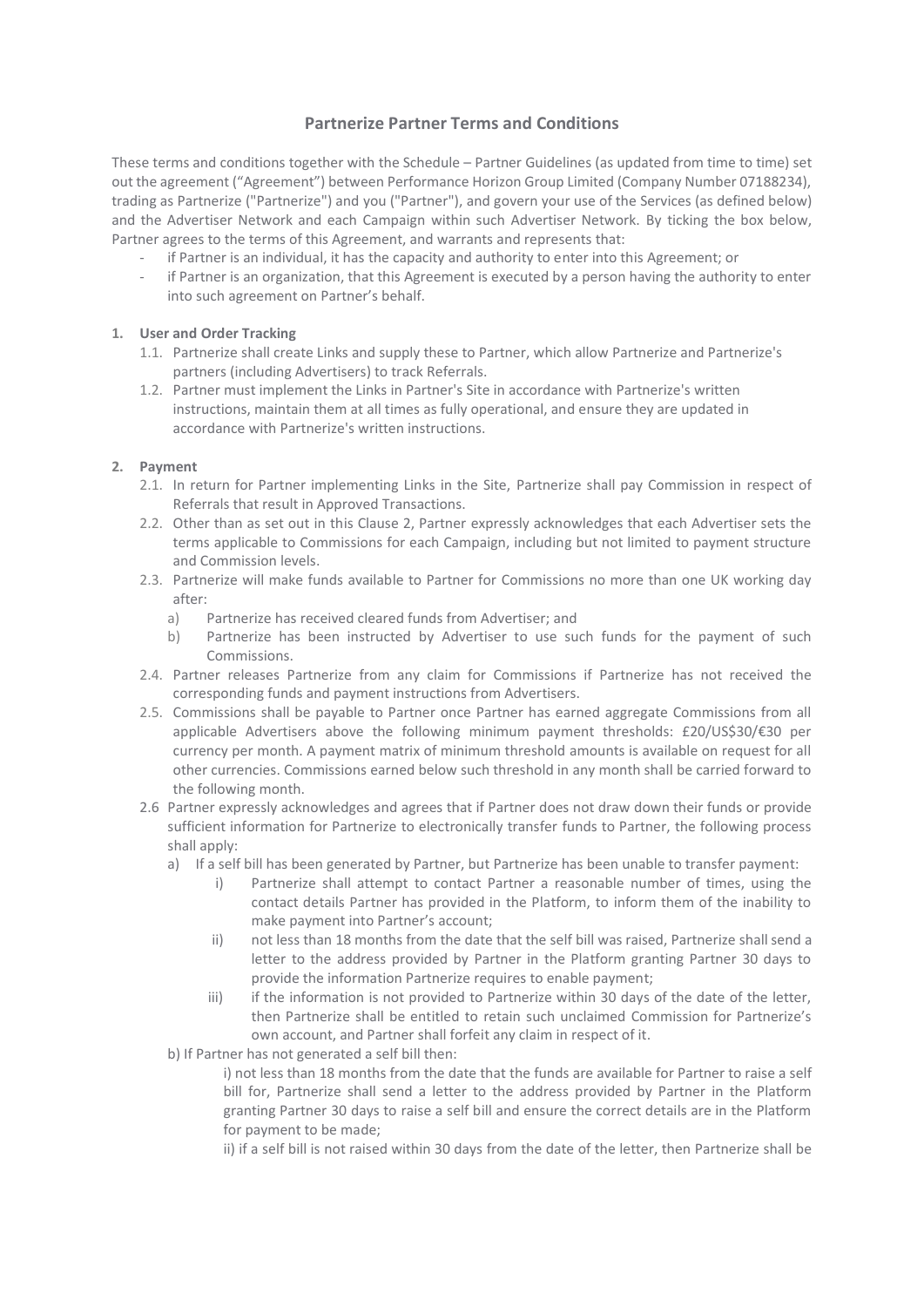entitled to retain such unclaimed Commission for Partnerize's own account, and Partner shall forfeit any claim in respect of it.

- 2.7 Without prejudice to any other remedy Partnerize may have in respect of Partner's participation in Unethical Activities, Partnerize reserves the right to claim back any funds paid in respect of any related Approved Transactions which are determined to be as a result of or related to Unethical Activities. In circumstances where Partner is paid Commission which is not rightfully due including, but not limited to overpayments, mistaken payments, payments which result from or involve fraud, Partnerize reserves the right to claw back such Commissions. Partnerize will consult with Partner regarding any claw back and resultant repayment terms.
- 2.8 Partnerize confirms that it is authorised by the UK Tax Authorities to raise VAT invoices on Partner's behalf. Partner is required to keep Partnerize updated with current information relating to Partner's VAT status (including but not limited to VAT registration status, VAT number (if applicable), address and organisation name), and to ensure the payment details in the Partner Platform are correct at all times. Partner therefore agrees:
	- a) not to issue VAT invoices to Partnerize for Commissions earned, and
	- b) that Partnerize shall raise self-billing VAT invoices on Partner's behalf for the duration of this Agreement, including post termination or expiry, until all Commissions received by Partnerize have been paid to Partner.
- 2.9 Partnerize will not be responsible for any mis-payment or return of Commission where Partner has submitted incorrect bank details to Partnerize.
- 2.10Where Partner requests payment in a currency other than the currency the Campaign is tracked in, Partnerize shall convert the Commission paid by Advertiser in the original currency to the requested currency at a reasonable market rate.

# **3. IP Licences**

3.1. Each Party grants the other a non-exclusive, revocable, sub-licensable, royalty-free licence, to use its respective IP solely for the purposes of providing the Services and operating the Campaigns in which Partner participates.

## **4. Partner Warranties.**

- 4.1. Partner represents, warrants and undertakes to Partnerize that:
	- the Site and Partner's activities through and in connection with the Services and the relevant Advertiser Network, shall comply with the Data Protection Legislation, applicable anti-bribery and corruption legislation, and any and all other applicable laws, regulations and codes of conduct in force from time to time as amended, re-enacted, extended or consolidated. Partner shall promptly notify Partnerize, if Partner becomes aware of any corruption or breach of Data Protection Legislation in relation to this Agreement;
	- b) it shall adhere to the Partner Guidelines at all times, as well as industry best practice in promoting Campaigns;
	- c) its Site and its activities through and in connection with the Partnerize Services and relevant Advertiser Network shall not contain, transmit or otherwise involve any Malware or other equivalent or similar code or material;
	- d) it shall provide a clear and conspicuous link to its privacy policy from each page on its Site, and such privacy policy shall be in compliance with applicable laws, including the Data Protection Legislation.

## <span id="page-1-0"></span>5. **Data Protection**

- 5.1. Partnerize will process Partner's Personal Data in accordance with Partnerize's privacy policy as made available on its website from time to time.
- <span id="page-1-1"></span>5.2. Partnerize processes Users' Personal Data and uses tracking code and/or cookies on behalf of Advertisers for the purposes of tracking the performance of Advertisers' marketing efforts and attributing Transactions to Partner (the "Purpose"). Partner understands and acknowledges that Partnerize and Advertisers' compliance with applicable law depends on Partner making certain disclosures and obtaining certain consents for such tracking and processing. In order to ensure such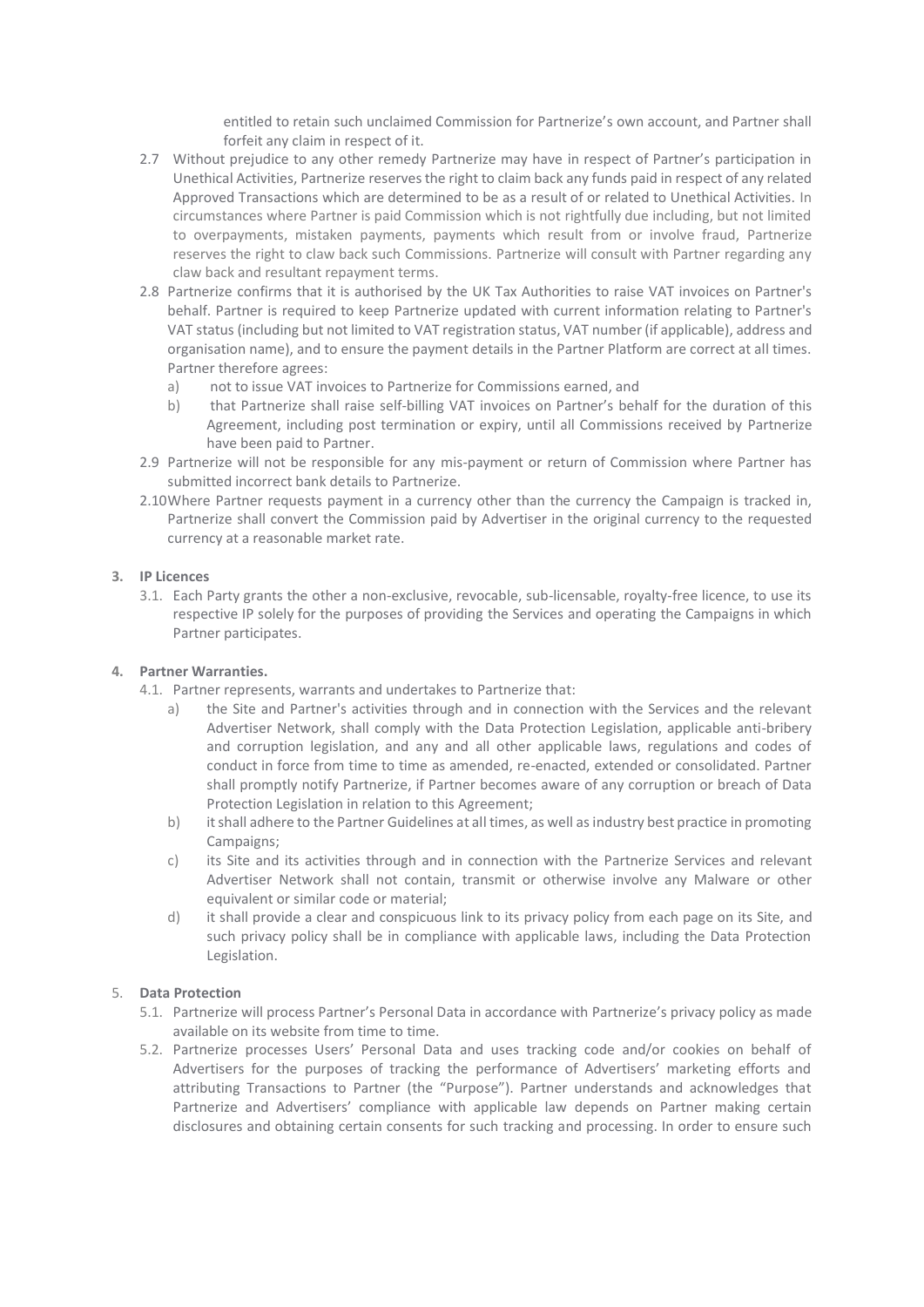compliance, Partner will in relation to Users make all necessary disclosures for and obtain all necessary consents to:

- a) the use of code or cookies;
- b) the collection of Users IP address and browser details;
- c) the processing of Users' Personal Data, including data relating to the Users' clicks on Links and subsequent purchases;
- d) the disclosure of Users' Personal Data to Advertisers and to Partnerize and its Associated Companies;
- e) the transfer of Users' Personal Data outside Users' territory,
- by Partnerize for the Purpose.
- 5.3. Partner will pass only anonymous data to Partnerize unless Partner has entered into an agreement for the processing of Users' Personal Data with Partnerize.
- 5.4. Any breach of this clause by Partner shall constitute a material breach of these Terms for the purposes of clause 9.3(a).

## <span id="page-2-0"></span>**6. Indemnities**

- 6.1. Partner hereby undertakes to keep Partnerize, and Partnerize's Associated Companies (together with their directors, employees and agents) fully and effectively indemnified against any and all costs, claims, expenses, administrative sanctions and liabilities (including reasonable legal fees) arising as a result of:
	- (a) the content of the Site; and
	- (b) any third party claim against Partnerize arising as a result of the Site infringing IP.
- <span id="page-2-1"></span>6.2 Partnerize hereby undertakes to keep Partner (together with its directors and employees) fully and effectively indemnified against any and all third party claims against Partner arising from a result of the Services infringing IP.
- 6.3 The indemnified party shall notify the indemnifying party of any matter within the scope of the indemnities set out in clauses [6.1](#page-2-0) or [6.2](#page-2-1) ("Claim") and take reasonable account of the indemnified party's directions with regard to that Claim.

## **7 Partnerize Warranties**

- 7.1 Partnerize warrants and undertakes to Partner that:
	- a) it has the full corporate right, power and authority to enter into this Agreement and to perform the acts required under it;
	- b) its execution of this Agreement and the performance of its obligations and duties under it, do not and will not breach any agreement to which it is a party or by which it is otherwise bound;
	- c) Partnerize's activities through and in connection with the Services, shall comply with the Data Protection Legislation, applicable anti-bribery and corruption legislation, and any and all other applicable laws, regulations and codes of conduct in force from time to time as amended, reenacted, extended or consolidated. Partnerize shall promptly notify Partner, if Partnerize becomes aware of any corruption or breach of Data Protection Legislation in relation to this Agreement; and
	- d) Partner's use of Partnerize's IP shall not infringe the intellectual property or other rights of any third party;
	- e) that, where correctly implemented by Partner, Links will refer Users to the correct Advertiser landing page for the particular Campaign and that Links will accurately record such Referrals;
	- f) the Services, and any data processing in relation to Users shall comply with any and all applicable laws in force from time to time as amended, re-enacted, extended or consolidated; and
	- g) that Partnerize has put in place reasonable security measures in order to ensure that the Links shall not expose Partner or Users to any Malware or other equivalent of similar code or material.

## **8 DISCLAIMER**

8.1 PARTNER ACKNOWLEDGES AND AGREES THAT THE SERVICES ARE PROVIDED ON AN 'AS IS' BASIS, AND THAT PARTNERIZE DOES NOT MAKE ANY WARRANTY, EXPRESS OR IMPLIED, IN RELATION TO THE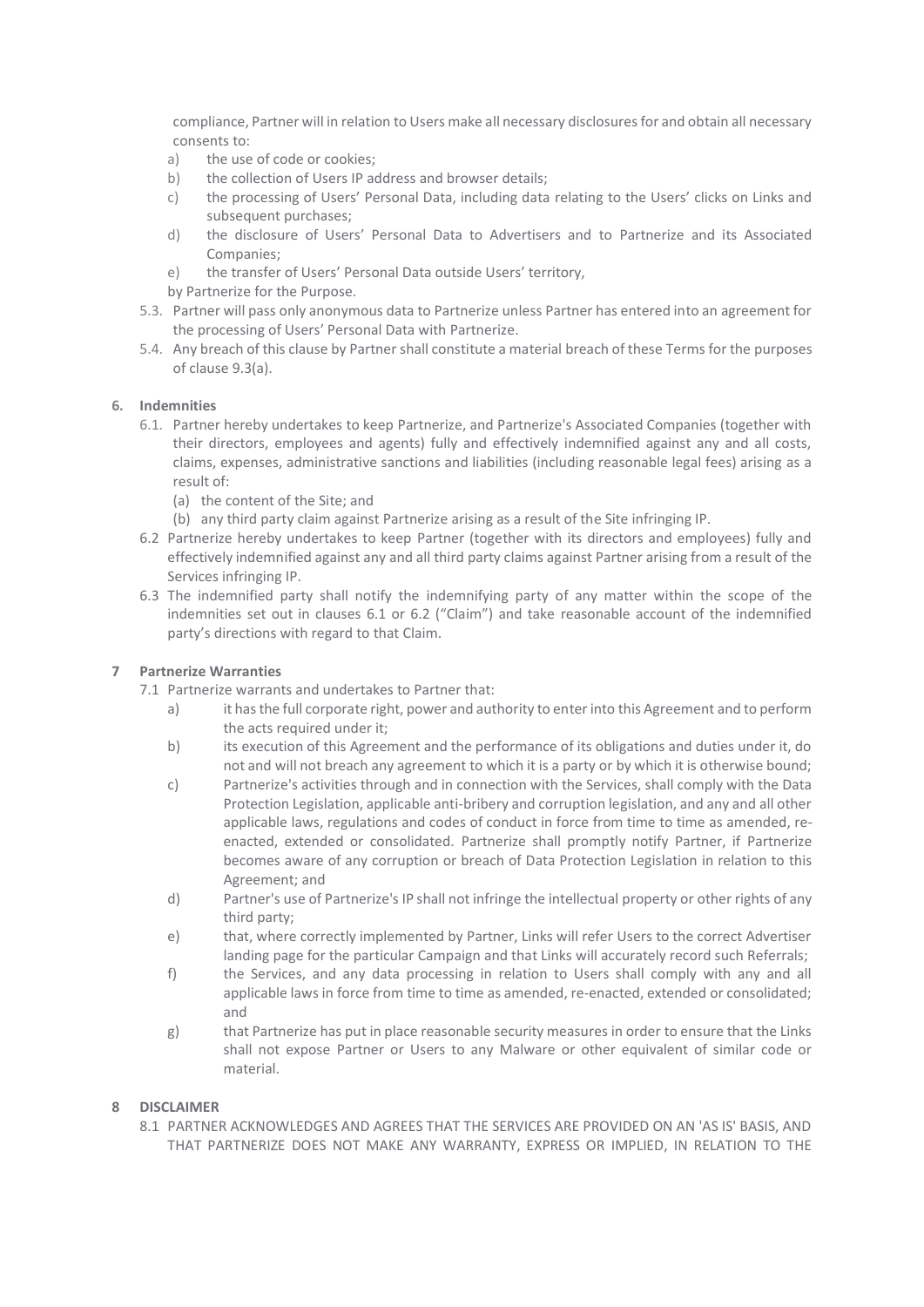SERVICES' FUNCTIONALITY, AVAILABILITY OR UPTIME, NOR THAT THE SERVICES ARE SUITABLE FOR PARTNER'S PARTICULAR REQUIREMENTS, OR THAT PARTNER'S USE OF THE SUCH SERVICES WILL RESULT IN ANY PARTICULAR LEVEL OF INCOME OR BUSINESS TO PARTNER.

## **9 Term, Termination and Suspension**

- 9.1 This Agreement commences on the Effective Date and shall remain in force until terminated in accordance with its provisions.
- 9.2 Either Party may terminate this Agreement on 3 months' notice without cause. Partner shall have no obligation to place the Links on the Site during the notice period.
- 9.3 Partnerize may terminate this Agreement:
	- a) immediately with notice if Partner materially breaches these Terms where such breach is incapable of cure, or where such breach has not been cured in the 30 days following written notice of such breach;
	- b) immediately with notice where Partner has not earned Commission or has not accessed the Platform for a period of 12 months.

## **10 LIMITATION OF LIABILITY**

- 10.1NOTHING IN THIS AGREEMENT SHALL LIMIT OR EXCLUDE THE LIABILITY OF EITHER PARTY FOR LOSS OR DAMAGE DUE TO OR ARISING FROM DEATH, PERSONAL INJURY OR FRAUDULENT MISREPRESENTATION.
- 10.2NEITHER PARTY SHALL BE LIABLE TO THE OTHER FOR LOSS OF PROFITS, OR INDIRECT, INCIDENTAL OR CONSEQUENTIAL DAMAGES, EVEN IF SUCH PARTY HAS BEEN ADVISED OF THE POSSIBILITY OF SUCH DAMAGES, INCURRED AS A RESULT OF OR IN CONNECTION WITH THIS AGREEMENT, WHETHER ARISING OUT OF BREACH OF CONTRACT, NEGLIGENCE OR HOWSOEVER.
- 10.3PARTNERIZE'S MAXIMUM LIABILITY TO PARTNER IN RELATION TO PARTNER'S DIRECT LOSSES ARISING FROM PARTNERIZE'S BREACH OF ANY PROVISION OF THIS AGREEMENT SHALL NOT EXCEED THE LESSER OF THE COMMISSION RECEIVED OR PROPERLY DUE TO PARTNER IN THE 6 MONTHS PRIOR TO THE EVENT WHICH GAVE RISE TO LIABILITY OR \$1,000,000 (USD).
- 10.4WITH THE EXCEPTION OF CLAUSE[S 4.1.c\),](#page-1-0) [5.2](#page-1-1) and [6.1](#page-2-0) PARTNER'S MAXIMUM LIABILITY TO PARTNERIZE IN RELATION TO PARTNERIZE'S DIRECT LOSSES ARISING FROM PARTNER'S BREACH OF ANY OTHER PROVISION OF THIS AGREEMENT SHALL NOT EXCEED THE LESSER OF THE COMMISSION RECEIVED OR PROPERLY DUE TO PARTNER IN THE 6 MONTHS PRIOR TO THE EVENT WHICH GAVE RISE TO LIABILITY, OR \$1,000,000 (USD).

# **11 Confidentiality**

- 11.1 Both Parties shall take reasonable steps to prevent disclosure of Confidential Information of the other Party other than to those of its employees or agents who require access to such Confidential Information solely to perform such Party's obligations hereunder and who have each agreed to comply with materially similar confidentiality provisions. Such obligation shall continue despite the termination of this Agreement.
- 11.2 Either Party may disclose Confidential Information without the consent of the other Party to the extent such disclosure is required by law or to make a disclosure to, and co-operating with (i) a regulator regarding any misconduct, wrongdoing or reportable breach of any regulatory requirement or (ii) to any law enforcement agency regarding any crime.
- 11.3 Both Parties may publicise the relationship, subject to the other Party's prior approval of any publicity materials, such approval not to be unreasonably withheld or delayed.

## **12 General Provisions**

12.1 Failure of either Party to insist upon or enforce performance by the other Party of any provision of this Agreement or to exercise any right under this Agreement shall not be construed as a waiver of such Party's right to assert or rely upon any such provision or right in that or any other instance.

12.2 This Agreement comprises the entire agreement between the Parties, and supersedes all prior agreements, statements, and representations whether negligent or otherwise (other than fraudulent misrepresentations) by either Party in relation to its subject matter.

12.3 Other than expressly provided for in this Agreement, a person (natural or legal) who is not a Party to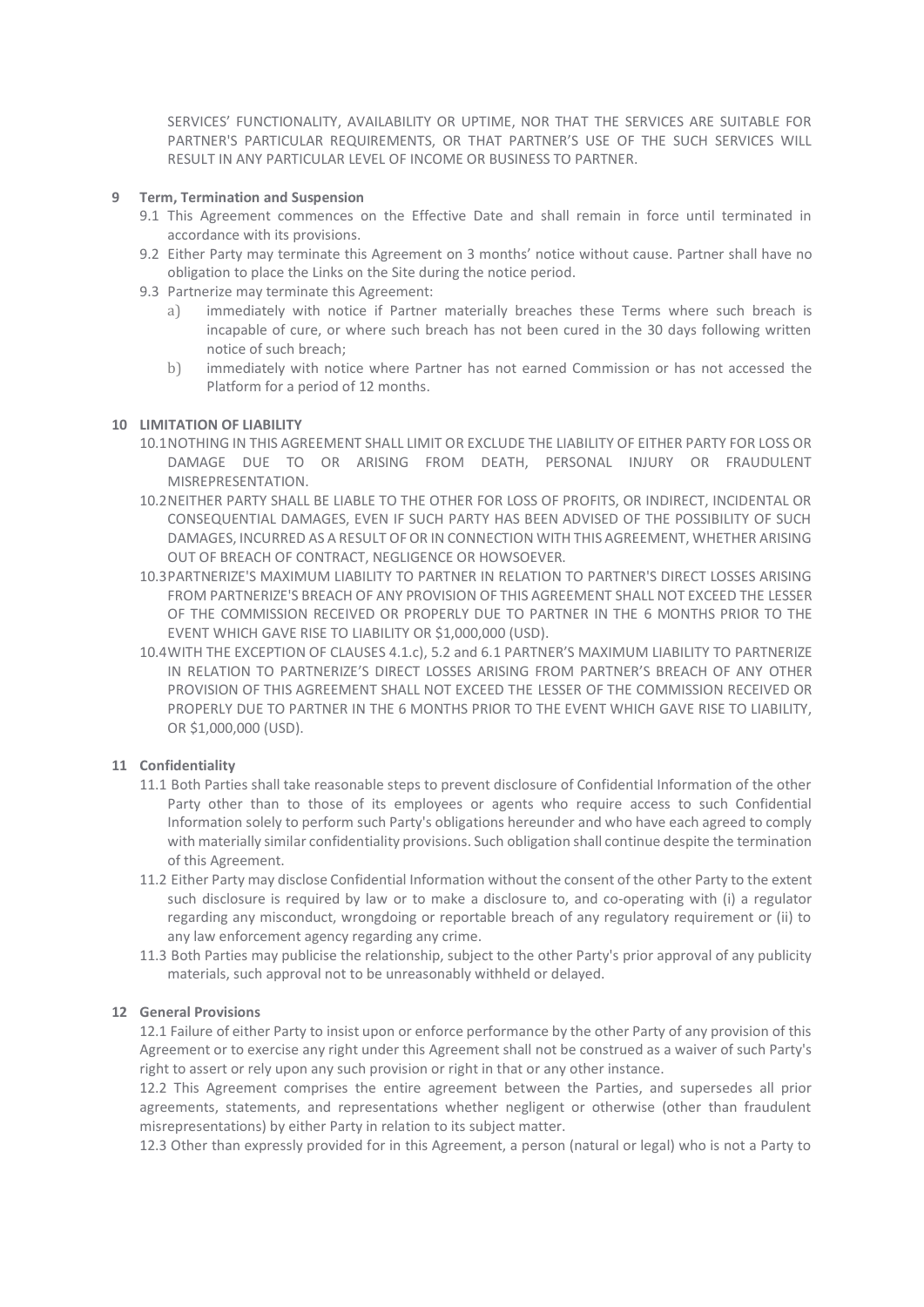this Agreement has no right under the Contracts (Rights of Third Parties) Act 1999 to enforce any term of this Agreement, but that does not affect any right or remedy of a third party which exists or is available apart from that Act.

12.4 If any provision of this Agreement is or becomes invalid or illegal in any respect, that provision shall be deemed severed from this Agreement, but the validity, legality and enforceability of the remaining provisions shall not be affected.

12.5 The clause headings in this Agreement are included for convenience only and shall not affect its construction or interpretation.

12.6 Neither Party shall have the right to bind the other to any agreement with a third party nor to represent itself as an agent, partner or joint venture of the other, nor to incur any obligation or liability on behalf of the other.

12.7 The termination of this Agreement (for whatever reason) shall not terminate any provision or obligation which is expressly or by implication provided to come into or continue in force after such termination and shall be without prejudice to the accrued rights and liabilities and other remedies of the Parties.

12.8 This Agreement shall be governed by English law and the Parties irrevocably submit to the exclusive jurisdiction of the English Courts.

#### **13 Definitions.**

In this Agreement, the following words have the following meanings:

"Advertiser" means a third party who contracts with Partnerize in order to use the System to run Campaigns; "Advertiser Network" means the Advertiser's proprietary network through which Partner may advertise and market Advertiser's products and services to Users via the Site;

"Approved Transaction" a Transaction which has been approved by the relevant Advertiser;

"Associated Company" means a member of Partnerize's group, and any entity that controls, is controlled by or is under common control with any of the foregoing entities;

"Campaign" means a commercial offer or set of offers of Advertiser's products and services specified in a Campaign Description;

"Campaign Description" (sometimes known as "Programme Description") means the key parameters of a Campaign, which may include, without limitation, a description of Advertiser's company, commission rates, cookie period, specific terms and conditions and other relevant information;

"Commission" means the fee due to Partner in respect of Approved Transactions, as agreed between Partner and Advertiser;

"Confidential Information" means this Agreement and all communications and information, whether written, visual, or oral, and all other material supplied to or obtained, whether electronic or not, by either Party from the other during the Term and all information, reports, drawings, recommendations, data or advice given by either Party to the other in pursuance of its obligations under this Agreement, and shall (without limitation of the foregoing) include any information from whatever source supplied to or obtained by either Party concerning the trade secrets, customers, business associations, technical or commercial affairs of the other Party or in the case of Partnerize any Associated Company, partners, joint ventures or any Advertiser or business associate of Partnerize;

"Data Protection Legislation" means the Data Protection Act 2018, Regulation (EU) 2016/679 (General Data Protection Regulation), the Electronic Communications Data Protection Directive (2002/58/EC), the Privacy and Electronic Communications (EC Directive) Regulations 2003 (SI 2426/2003) and all applicable laws and regulations relating to the processing of personal data and privacy, including where applicable the guidance and codes of practice issued by the Information Commissioner and any legislation that supersedes the foregoing . "Effective Date" means the 7<sup>th</sup> June 2019;

"Intellectual Property" or "IP" means patents, rights in designs, trademarks, trading business or domain names, copyrights (including any such rights in typographical arrangements, web sites or software), whether registered or not and any applications to register or rights to apply for registration of any of the foregoing, licenses in, to and under any of the foregoing, rights in inventions, know how, trade secrets and other Confidential Information, rights in databases and all other intellectual property rights, which subsist now or in the future in any part of the world;

"Link" means the link Partnerize supplies to Partner for inclusion on the Site, which when clicked on by a User,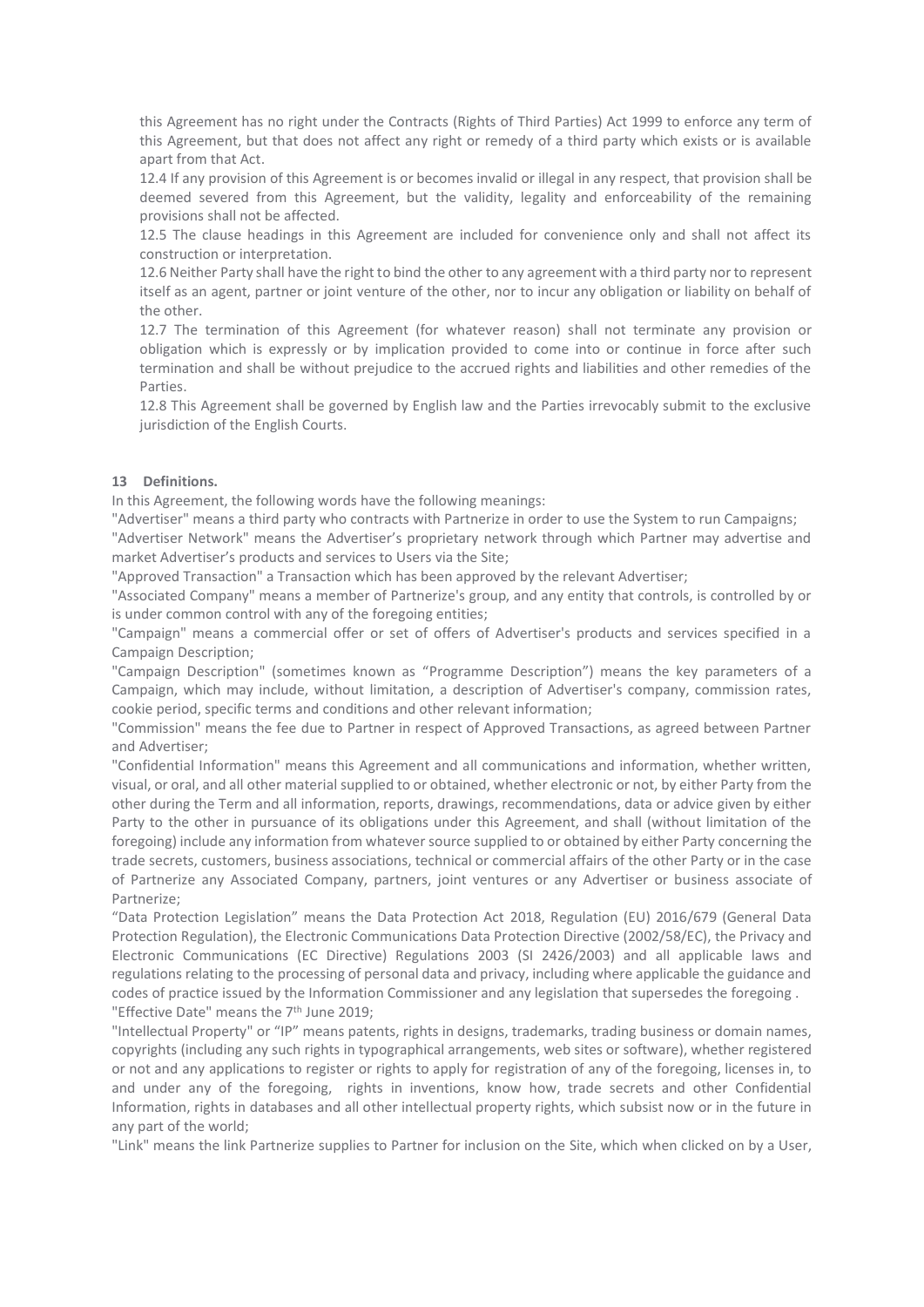identifies:

(a) that the User has been referred by Partner; and

(b) the Campaign the User is participating in;

"Malware" means software programmes designed to damage on a computer system or to disrupt computer or mobile operations;

"Parties" means the Partner and Partnerize, and "Party" means either one of them;

"Personal Data" means personal data as defined in the Data Protection Legislation;

"Partner Guidelines" means the guidelines set out in the Schedule to this Agreement;

"Platform" means the Partnerize performance marketing technology and reporting interface accessible from UR[L www.partnerize.com](http://www.partnerize.com/) (or any other URL as advised by Partnerize from time to time);

"Referrals" means the Partner's referral or introduction of a User to an Advertiser as part of a Campaign, which may result in an Approved Transaction.

"Services" means the provision to Partner by Partnerize of access to the Platform;

"Site" means Partner's website, blog, forum, voucher code, email list or other mechanic designed or intended to refer Users to Advertisers;

"Term" means the duration of this Agreement, beginning on the Effective Date and continuing until the date of termination;

"Transaction" means a sale or supply of an Advertiser's goods or services to Users, or introductions, referrals or other User interactions in respect of an Advertiser's goods or services as defined in the applicable Campaign Description, and recorded as part of the Services;

"Unethical Activities" has the meaning set out in the Schedule, Paragraph 1;

"User" means an individual consumer who purchases, applies for, enquires about or otherwise takes action in respect of Advertiser's products or services.

# **THE SCHEDULE Partner Guidelines**

1. Each Partner undertakes to Partnerize that it shall not engage in any fraudulent, unethical or unlawful activity, any activity which is not transparent to, nor in the best interests of Partnerize, Advertisers and/or Users, or any activity that intentionally or unintentionally misuses or circumvents this Agreement, the Services and/or the payment terms herein ("Unethical Activities"). Examples of Unethical Activities include, but are not limited to:

1.1. use of inappropriate software (whether third party or otherwise) in order to create financial gain for Partner; 1.2. bidding on legally-protected key terms within paid search, or any other third party advertising system based on keywords, without Partnerize's and/or Advertiser's prior approval;

1.3. implementing links that are placed in such a way that is misleading to Users or where there is an incentive to click on them without a User's full knowledge of the consequences of their actions. For example, activating a cookie which may later mean a conversion of sale to the owner of the Partner link ('forced clicks'), or otherwise causing or enabling links to Advertisers which are not made in good faith;

1.4 promotion by unsolicited email;

1.5. mimicking the action of a Partner link click which results in a cookie being stored on a User's machine which could later lead to the conversion of a sale to said Partner; or

1.6 promoting, distributing or otherwise publishing any content that includes content on the Site, which is libelous, defamatory, obscene, pornographic, abusive, fraudulent or violates any law.

2. The provisions of this paragraph apply to Partners whose Site comprises an email list ("Email Partner"). Email Partners must:

2.1 create, supply and operate such lists in accordance with data protection and other applicable laws;

2.2. obtain Partnerize's approval before sending email promotions on behalf of Advertisers to Users;

2.3. upon Partnerize's request, promptly supply examples of email promotions which Email Partner proposes to use;

2.4. upon Partnerize's request, promptly provide full disclosure as to the origin and source of its list or database of email addresses, including supplying satisfactory evidence that these have been properly purchased or licensed; details of the party from whom they have been purchased or licensed; and details which demonstrate that they have been created, supplied and operated in accordance with data protection and other applicable laws.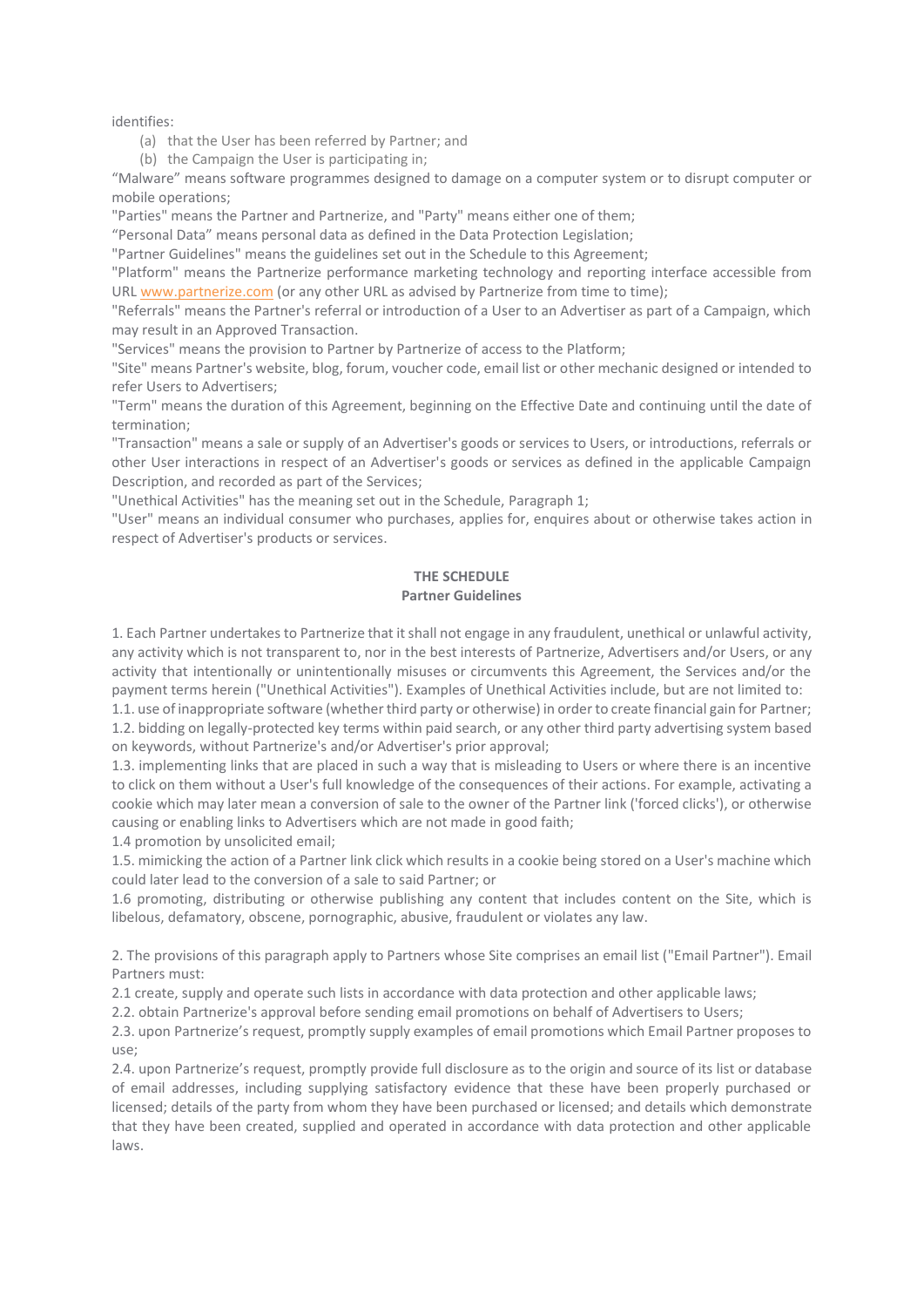3. Each Partner shall protect and maintain the confidentiality of their logins, Links and other data used to manage access to the Platform and Campaigns and shall ensure that a third party may not change Partner's details without Partner's knowledge.

4. Each Partner must specify the URLs it will use to track Transactions as part of the sign up process via the Platform ("Authorised URLs"). Partnerize may ignore Transactions entered into via URLs other than Authorised URLs and/or withhold Commission in respect of them. A Partner may add additional or substitute URLs from time to time via the Platform, but such URLs will only become operational once confirmed as such by Partnerize as Authorised URLs.

5. From time to time, Partnerize may request information from Partner to evidence how and where Partner is promoting its Site and Partner shall supply such information promptly to Partnerize.

6. If any Partner or User has configured its system in order to disable any technology confirming the means of referral, Partnerize will treat the User as not having been referred by any Partner.

7. All information in the Platform must be complete and accurate at all times. Partnerize reserves the right to request proof of Partner's identity at any time. If Partner does not provide this within the time period specified by Partnerize, then Partnerize may terminate this Agreement on immediate notice.

# **Apple Services Advertiser terms:**

#### Program Terms and Conditions

These Program Terms and Conditions, together with Partnerize's Terms and Conditions (collectively, the "Agreement"), establish the terms of use for Partner to participate in the Apple Services Performance Partners Program, also known as the Affiliate Program (henceforth referred to as "Program").

By becoming a participant of the Program on the Partnerize network, Partner also agrees to adhere to the following Program Terms and Conditions.

Apple Inc. or its applicable affiliated entity (collectively, "Apple") shall be a third-party beneficiary to the Agreement.

#### **PARTICIPATION IN THE PROGRAM**

After Partner reads and agrees to the Agreement, Partner's registration form and applicable website, application, and/or service (each, an "Partner Property") will be evaluated, and Partner will be notified if the Partner Property is accepted for participation in the Program. If Partner is accepted to participate in the Program and the Partner Property is thereafter determined (in Apple's sole discretion) to be unsuitable, Partner's participation in the Program may be terminated with immediate effect. The Agreement governs participation in the Program only.

Unsuitable Partner Properties include, but are not limited to, those that: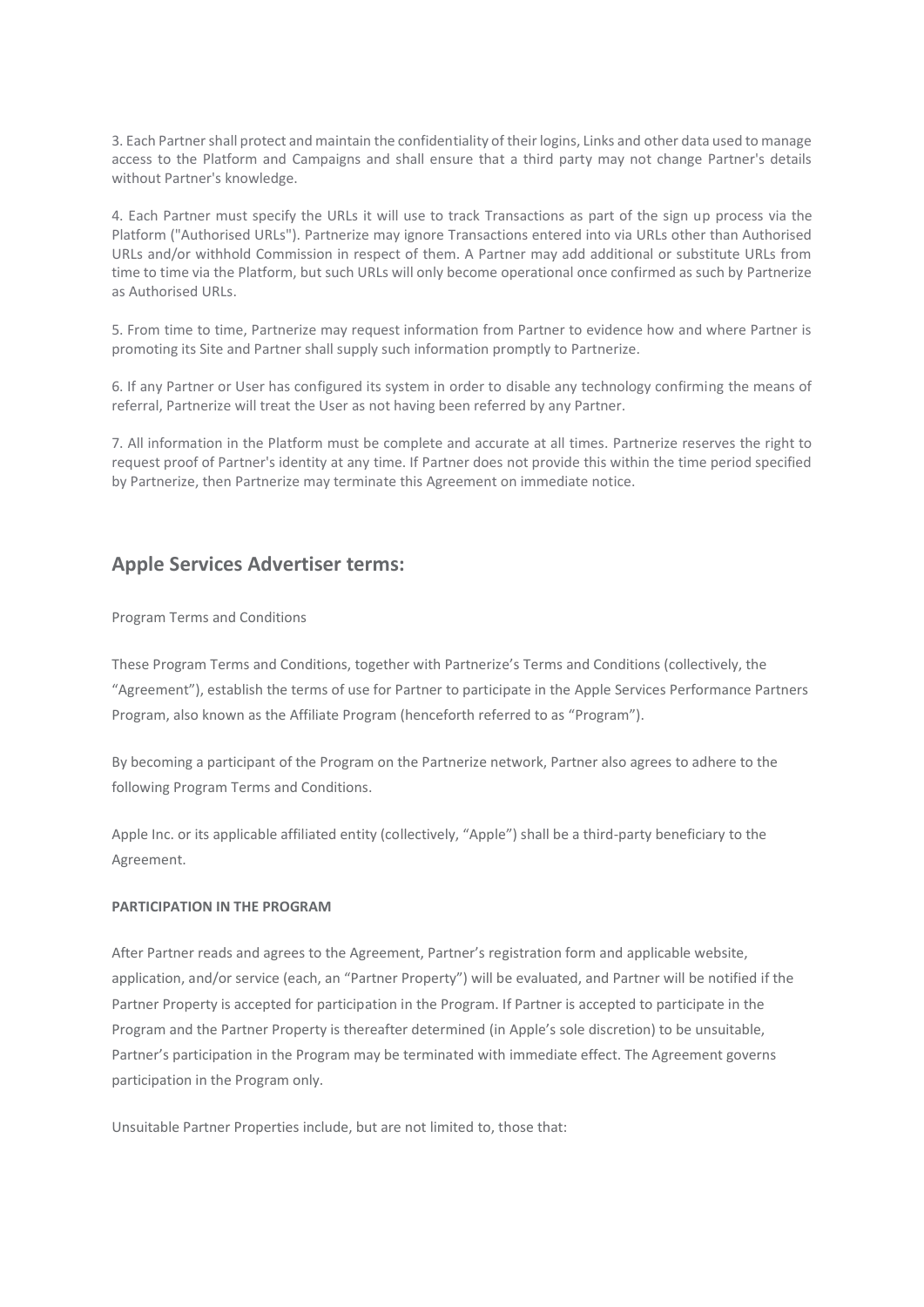• Infringe trademark rights of Apple or any third party or otherwise violate the rights of any third party

• Contain sexually explicit materials

• Contain hate/violent/offensive content

• Promote discrimination based on race, sex, religion, nationality, disability, sexual orientation, language, political opinion, philosophical belief, or age

• Promote illegal activities or otherwise violate any applicable laws, including those targeting "spyware," "adware," or SPAM

• Violate any intellectual property rights, including, without limitation, scraping text or images from Apple's websites or other properties (e.g., Apple Music, iTunes Store, App Store, Apple Books Store, or Mac App Store)

• Do not clearly state an online privacy policy to their visitors

• Use misleading or fraudulent means to prompt clicks or drive traffic • Include an Apple trademark in the domain name

• Otherwise are considered offensive or inappropriate

## **TERMS AND CONDITIONS**

# **1. Program Terms and Conditions.**

1.1. Partnerize may post on the Partner Management Area offers to pay Program participants a specified commission in return for certain advertising services leading to a Qualifying Link (as defined below). If such offers have been created via the Partner Management Area, its terms shall be deemed to be a part of the "Program Terms and Conditions".

1.2. If a Partner is accepted into the Program, Partner's participation in the Program shall be tracked by Partnerize and shall be governed by the Agreement. In the event of any inconsistency between the Partnerize Terms and Conditions and these Program Terms and Conditions, these Program Terms and Conditions shall govern.

1.3. At any time, Partnerize or Apple may with or without notice (a) change, suspend or discontinue any aspect of a Partner's participation in the Program or this Agreement or (b) remove, alter, or modify any logos, trademarks, service marks, trade dress, text links, codes, images, pictures, data feeds, text copy, graphic, or banner ad submitted by Partnerize or Apple via the Partner Management Area ("Creative"). Partner agrees to promptly implement any request to remove, alter or modify any Creative.

1.4 Participation of Partner in the Program through the Partner Management Area may be terminated by Partnerize upon immediate notice for any reason.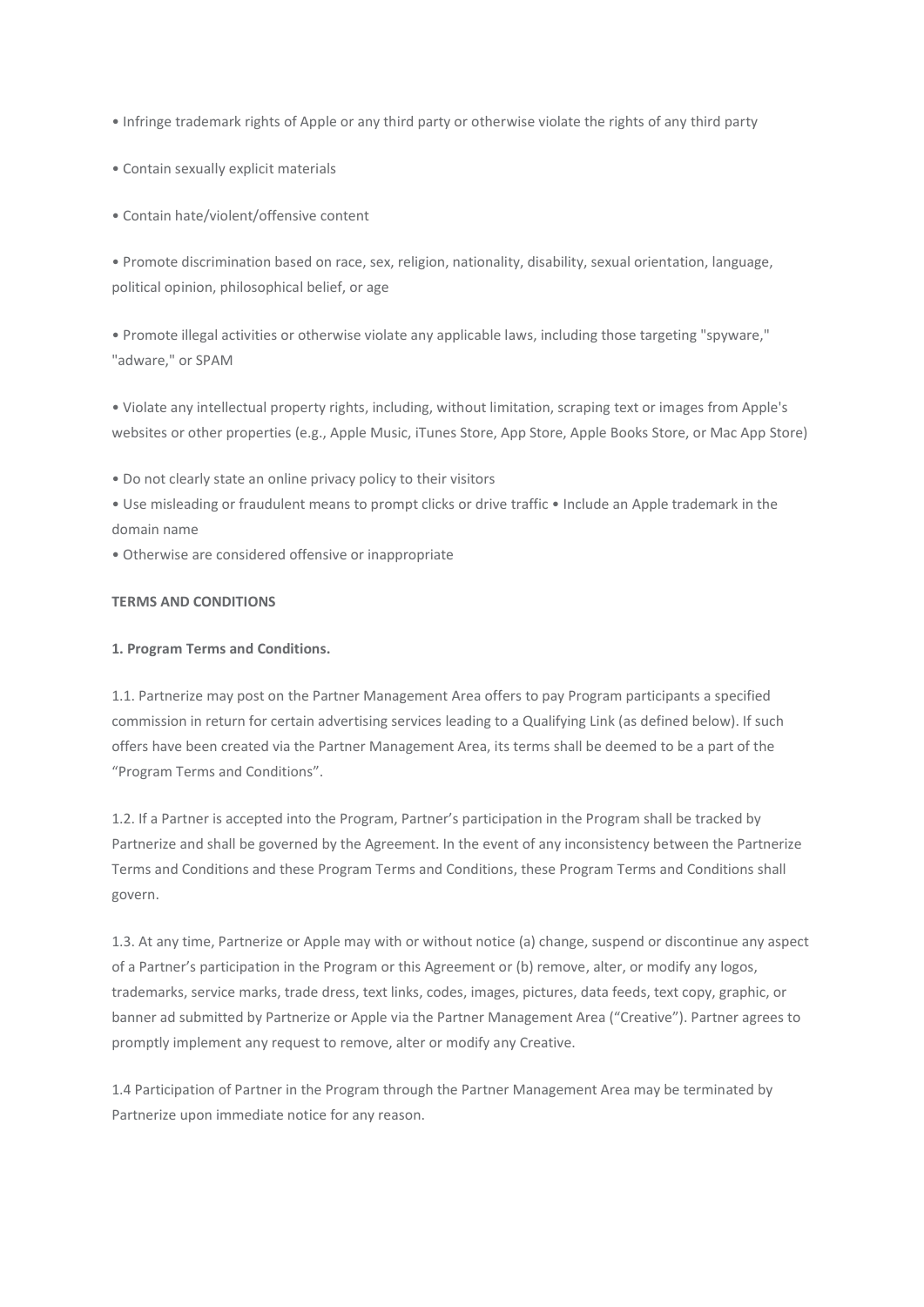#### **2. Use of Promotional Content.**

2.1. Partner may use certain promotional content as may be provided through the Program, including previews of songs and music videos, album art, and app icons ("Promo Content"), for the purposes of promoting the subject of the Promo Content or that subject's inclusion in a related service; provided such Promo Content: (i) is placed only on pages that promote the content on which the Promo Content is based; (ii) is proximate to the appropriate Apple-approved web badge provided through the Program ("Badge") that acts as a link directly to pages within the applicable country-specific store (each, a "Store," and collectively, the "Stores") where consumers can access the promoted content; (iii) includes attribution indicating the Promo Content was "provided courtesy of Apple" if such Promo Content includes song or music video previews; (iv) is streamed only, and not downloaded, saved, cached, or synchronized with video, if such Promo Content includes song or music video previews; (v) is not used for independent entertainment value apart from its promotional purpose; (vi) is not used to promote any other goods or services; and (vii) and Partner's use of such content complies with all applicable laws, statutes, ordinances or regulations, including, without limitation, language requirements for advertisements, in all countries from which the Partner Property is accessible. With respect to any country at which Partner Property is targeted or from which the Partner Property is accessible (collectively, the "Target Country"), Partner shall select and use only the Promo Content made available through the Program for such Target Country.

2.2. To the extent that Partner displays on its Partner Property promotional content or creative that has not been provided through the Program, including but not limited to such content generated by Partner or other third party, ("Partner Creative") (i) that incorporates a Qualifying Link (defined herein) as specified in the Program Terms and Conditions or (ii) advertises Promo Content, such Partner Creative must be proximate to an appropriate Badge. A "Qualifying Link" is a link directing the Customer from Partner's Partner Property to a Store using a specially configured URL as specified in the Partner Management Area or an Apple supported API as provided by Apple for use in the Partnerize Network.

2.3. Partner shall forward any claims received in connection with the Promo Content, Creative and/or Partner Creative to Apple immediately upon receipt, and will remove any such content immediately from its Partner Property upon request.

#### **3. Use of Advanced Linking Tools.**

Upon Partner's request and upon Apple's approval, Partnerize may provide access to certain tools for Partner use in connection with links to the Stores, including the Enterprise Partner Feed ("EPF") and the Search API

(collectively, the "Advanced Linking Tools"). Subject to the Program Terms and Conditions, Partnerize grants Partner a personal, non-exclusive, non-transferable, non-sublicenseable license to use, reproduce, modify, and redistribute the data provided through the EPF solely to create links to the Store(s) in connection with Partner's participation in the Program. Except as expressly stated in the Program Terms and Conditions, no other rights or license, express or implied, are granted by Partnerize herein to the EPF or other Advanced Linking Tools.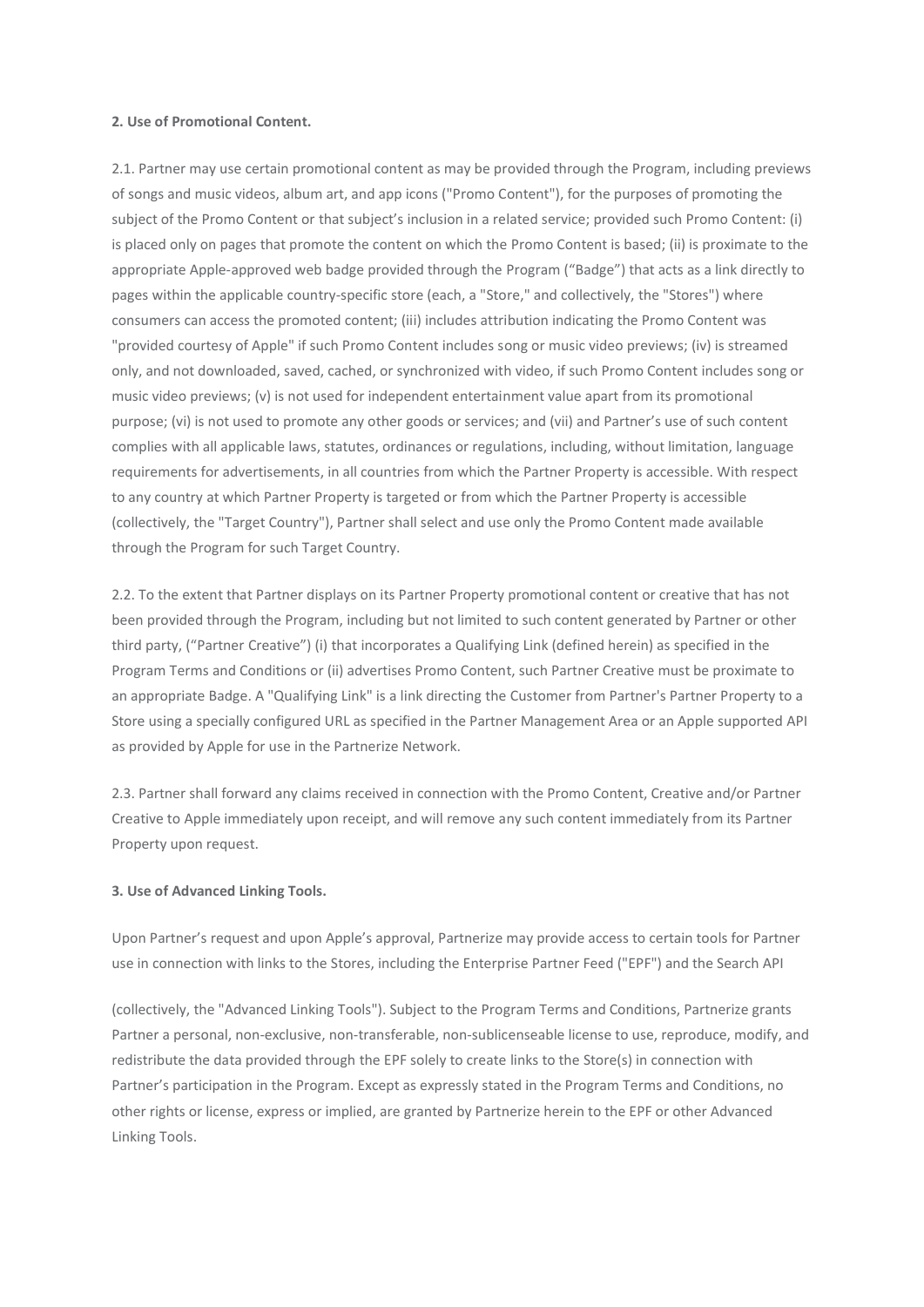#### **4. Partner's Responsibilities.**

4.1. Partner will link its Partner Property to areas within the Stores using a Qualifying Link. Partner may post as many Qualifying Links to the Stores as it likes on its Partner Property, in accordance with the Program Terms and Conditions. Any link used with any of the Qualifying Links by Partner on its Partner Property may not include any call to action other than for the purchase of one or more products or services on a Store. For example, a link may not include a call to action for the reading or composing of a product review in a Store. The position, prominence and nature of links on the Partner Property shall comply with any requirements specified in the Program Terms and Conditions and/or the Partner Identity Guidelines, as may be updated from time to time, (http://www.apple.com/itunes/link/), but otherwise will be at Partner's discretion. Partner must ensure that the proper graphics are used with the appropriate URLs, and that the URLs link to the correct area of the applicable Store. Partner promptly shall remove URL links to the Stores upon Partnerize's request.

4.2. Partner may not bid on Apple trademark or service mark search terms or keywords unless expressly approved by Apple or Apple-designated agency. This includes such terms utilized by any internet search engine or other directory or referral services (e.g. Yahoo Search Marketing, Google, etc. (each, a "Search Engine")) to return or prompt internet search results if such keyword is, includes, or is confusingly similar to any Apple trademark or service mark, (including but not limited to Apple, Apple Music, iTunes, App Store, Apple Books Store, Mac App Store, iMac, Apple Store, Mac, MacBook, iPod and iPhone; for a complete list of Apple's trademarks, please see Apple's website athttp://www.apple.com/legal/trademark/appletmlist.html). Partner may be required to employ negative keyword matching to prevent violation of this Section. Partner may bid on generic search terms (MP3, music, video, etc.) from Search Engines provided that Partner's search terms, listing titles, and descriptions, and the content of their Partner Properties do not violate the copyright or any other rights of Apple or any third party, as determined by Apple at its sole discretion, or otherwise violate the Terms of Service for the Search Engine that will display the advertising.

4.3. Other than by way of permitted use of the Advanced Linking Tools, Partner may not employ any mechanical means to pull content from any Store or Apple site, including, but not limited to, programmatic crawling, downloading, viewing, or scraping.

4.4. Partner shall not make any representations, warranties or other statements concerning Apple, any Store or Apple site, any of Apple's products or services, or Apple's site policies, except as expressly authorized by the Program Terms and Conditions.

4.5. Partner is responsible for notifying Partnerize or Apple of any malfunctioning of the Qualifying Links or other problems with Partner 's participation in the Program.

4.6. Partner will not present or use any content on its Partner Property, including, without limitation, graphical images, logos, text copy, editorial copy, press releases or marks, that (i) could be interpreted to suggest that such content has been authored or otherwise provided by, or represents the views or opinions of, Apple; (ii) is misleading, defamatory, libelous, obscene, or otherwise objectionable; (iii) infringes, derogates, dilutes, or impairs the rights of Apple or any third party; (iv) refers to Apple but is used as part of a name of a product or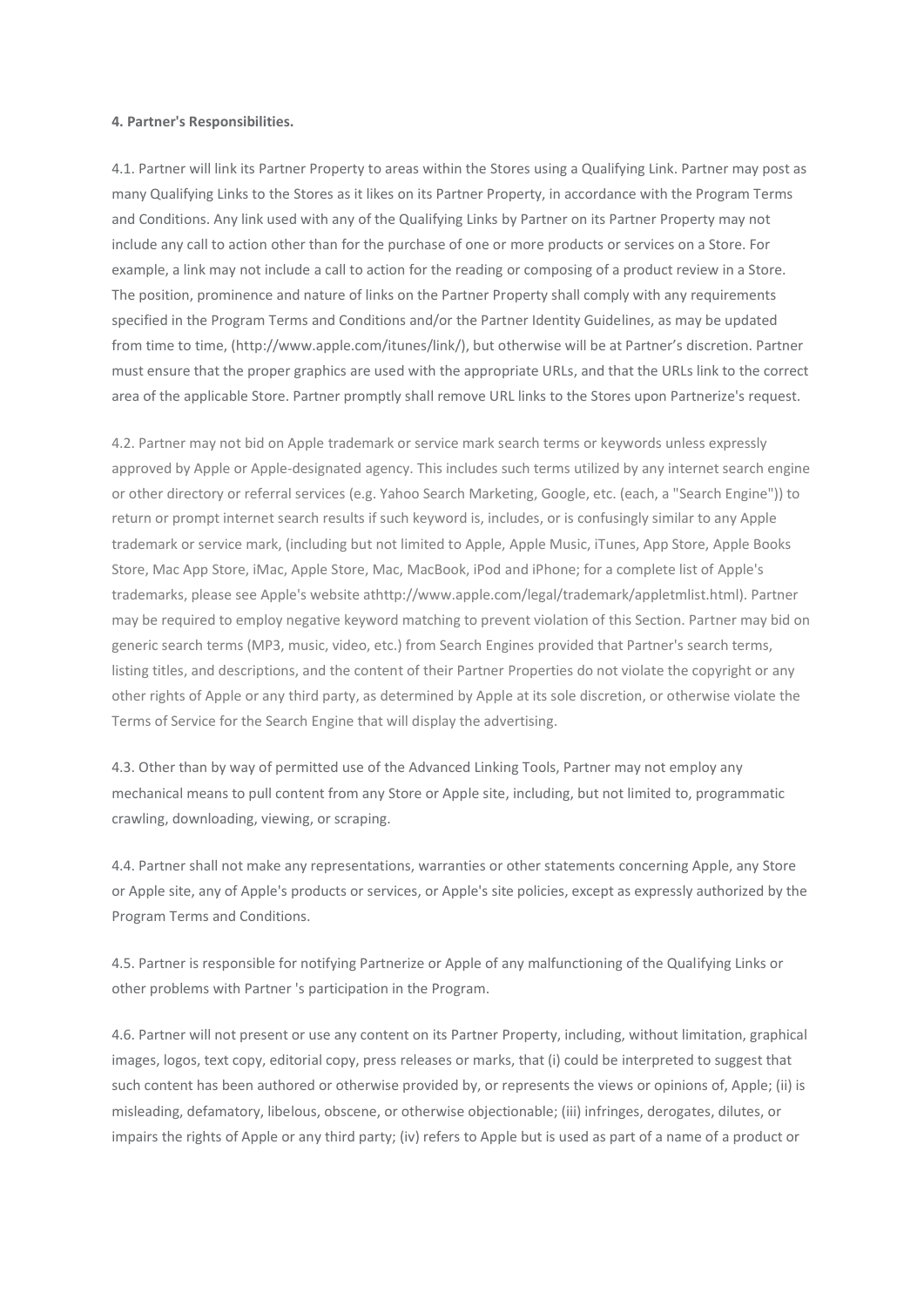service of a company other than Apple; or (v) is used in any other manner inconsistent with any term of the Program Terms and Conditions or with any provision of law.

4.7. Partner will not engage in deceptive software download or computer settings practices to promote Apple, the Stores or any Apple site. The prohibited deceptive practices include, but are not limited to, installing software without user knowledge, changing a user's home page without securing user permission, and offering downloadable software that does not install or operate as intended.

4.8. Partner will not list or refer to Apple as a sponsor of any promotion without Apple's prior written approval.

## **5. Links.**

5.1. Partner is solely responsible for testing links to ensure they are working properly. Neither Partnerize, Apple, nor authorized third party vendors shall have any liability for inoperable or incorrectly placed links.

5.2. Partner shall monitor all links to ensure operability. This includes testing and maintaining current databases of links.

5.3 Partner shall not make any modifications to any links received from Apple; provided, however that Partner may change the value of a parameter made available by Apple to identify a particular Partner campaign, solely to the extent that such a parameter does not include any user- or device-level identifiers such as IDFA, Android ID, publisher tracking ID, clickID, or any other data that identifies a particular user or device.

## **6. Commissions.**

6.1. Partner shall earn the commission specified in the offer posted in the Partner Management Area if a Store customer (a "Customer") purchases a commission-eligible product or service that is the subject of the Program during a Session (defined below), and if such Customer has accessed the Store and purchased such product or service via a Qualifying Link (as defined below). The list of products and services that will be eligible for a commission under the Program can be found in the Partner Management Area. Products and services eligible for a commission are subject to change without notice in Apple's sole discretion and Partner shall check the updated list of commission-eligible products and services on a daily basis. Neither Apple nor Partnerize shall bear any responsibility for payment of a commission on commission-ineligible products or services, or ineligible sales (including where products or services are purchased for unauthorized purposes).

6.2. A "Session" is the period of time beginning when a Customer initially arrives at a Store via a Qualifying Link from the Partner's Partner Property ("Initial Contact"), and ending at the earliest of (i) 24 hours after Initial Contact, (ii) the time at which the same Customer subsequently arrives at any Store via another publisher link (iii) the time at which the Customer deletes cookies from his or her device or computer, or (iv) the expiration or termination of the applicable Program Term. For avoidance of doubt, no Qualifying Link shall exist if it includes any call to action other than for the purchase of a product or service from a Store; and Partner acknowledges that a Session will not commence unless cookies are enabled on the Customer's device or computer.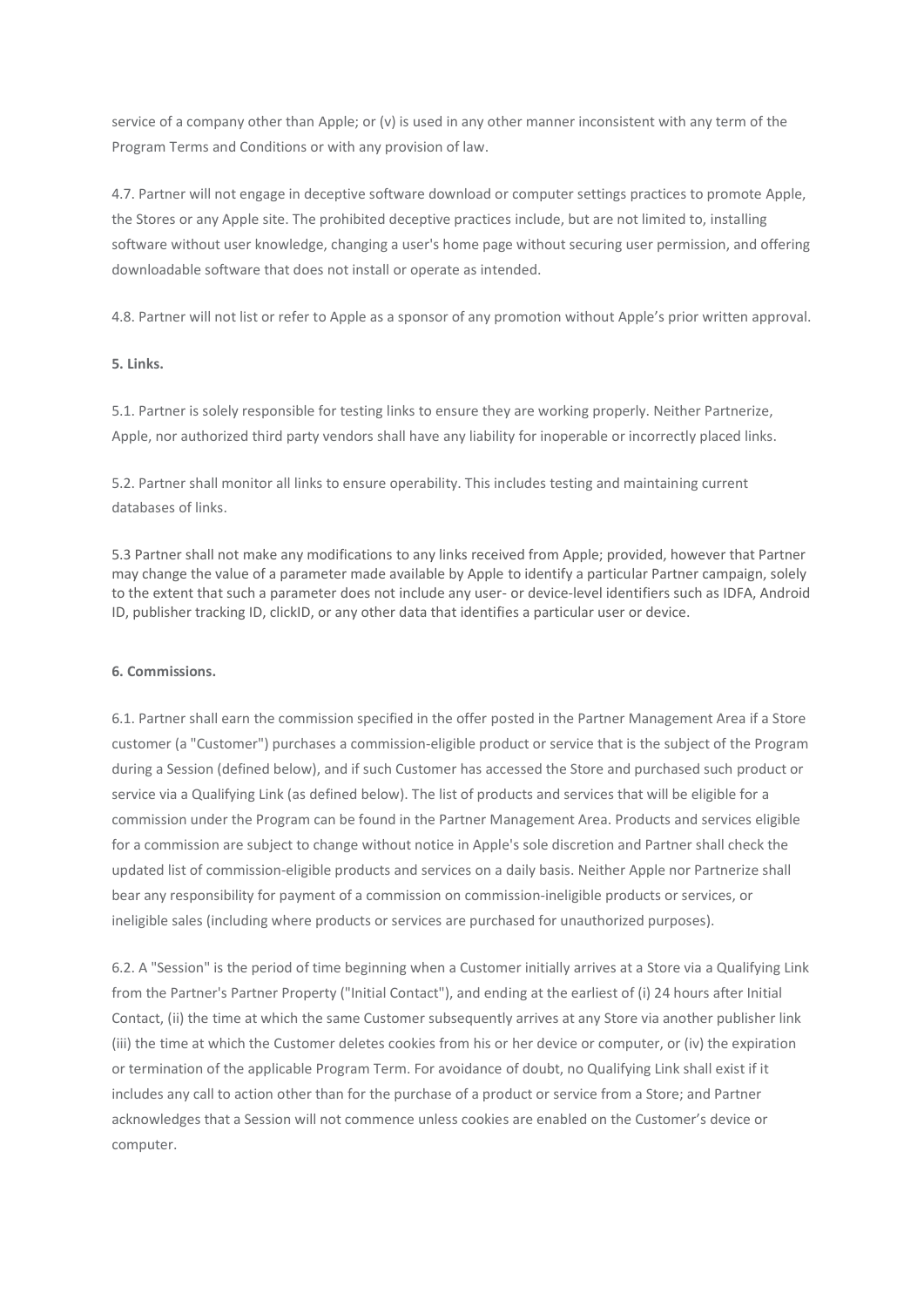6.3. Partner acknowledges and agrees that Apple shall have the sole right and responsibility for processing all orders made by Customers. Partner acknowledges that all agreements relating to sales to Customers shall be between Apple and the Customer.

6.4. The determination as to whether a sale is made via a Qualifying Link, and whether a commission is payable, will be made by Apple and is final and binding on both Partner and Partnerize. As between Partnerize and Apple, prices for the products and services will be set solely by Apple, or the seller of the content (as applicable), in its sole discretion.

6.5. Partner shall not be entitled to commissions and shall reverse any commissions already paid (upon Partnerize's request or upon Apple's request to Partnerize) if, in Partnerize's or Apple's judgment, Partner (i) is in breach of this Agreement, (ii) has engaged in any misleading or fraudulent activity, including, but not limited to, cookie stuffing, cloaking, or forcing pop-ups, or (iii) is uncooperative or deceptive in relation to an investigation by Apple and/or Partnerize into Partner's activities under this Agreement.

## **7. Ownership and Licenses.**

7.1. Partner, Partnerize and Apple, each and individually, owns and shall retain all right, title and interest in its names, logos, trademarks, service marks, trade dress, copyrights and proprietary technology, including, without limitation, those names, logos, trademarks, service marks, trade dress, copyrights and proprietary technology currently used or that it may use or develop in the future.

7.2. Partnerize, if authorized by Apple, grants Partner a revocable, non-exclusive, worldwide license to use, reproduce and transmit the name, logos, trademarks, service marks, trade dress and proprietary technology posted on the Partner Management Area solely for the purpose of creating links from Partner's Partner Property to the Stores in connection with the Program. Except as expressly set forth in these Program Terms and Conditions or permitted by applicable law, Partner may not copy, distribute, modify, reverse engineer, or create derivative works from the same. Any goodwill resulting from Partner's use of Apple's name, logos, trademarks, service marks and trade dress will inure solely to the benefit of Apple and will not create any right, title or interest for Partner. Partner shall not sublicense, assign or transfer any such licenses for the use of the same, and any attempt at such sublicense, assignment or transfer is void. To the extent the registration of licensing of intellectual property rights is required under applicable law, Partner shall file a respective license agreement or any other agreement, which governs the licensing of intellectual property rights, and register it with a relevant authority.

7.3. Partner may use only the Creative posted in the Partner Management Area, and only in connection with the Program. Creative is to be used solely for the purpose of advertising content on the Stores. Partner's use of the Creative shall comply with the Partner Identity Guidelines (http://www.apple.com/itunes/link/), which may change from time to time. Partner shall not use the Creative in connection with any activity that disparages Apple, or its products or services, or that damages the reputation for quality inherent in the same. The use of creative or content that is posted on other sites, found in other emails or other sources, manipulated in any way or derived from any means besides the Partner Management Area is not permitted. If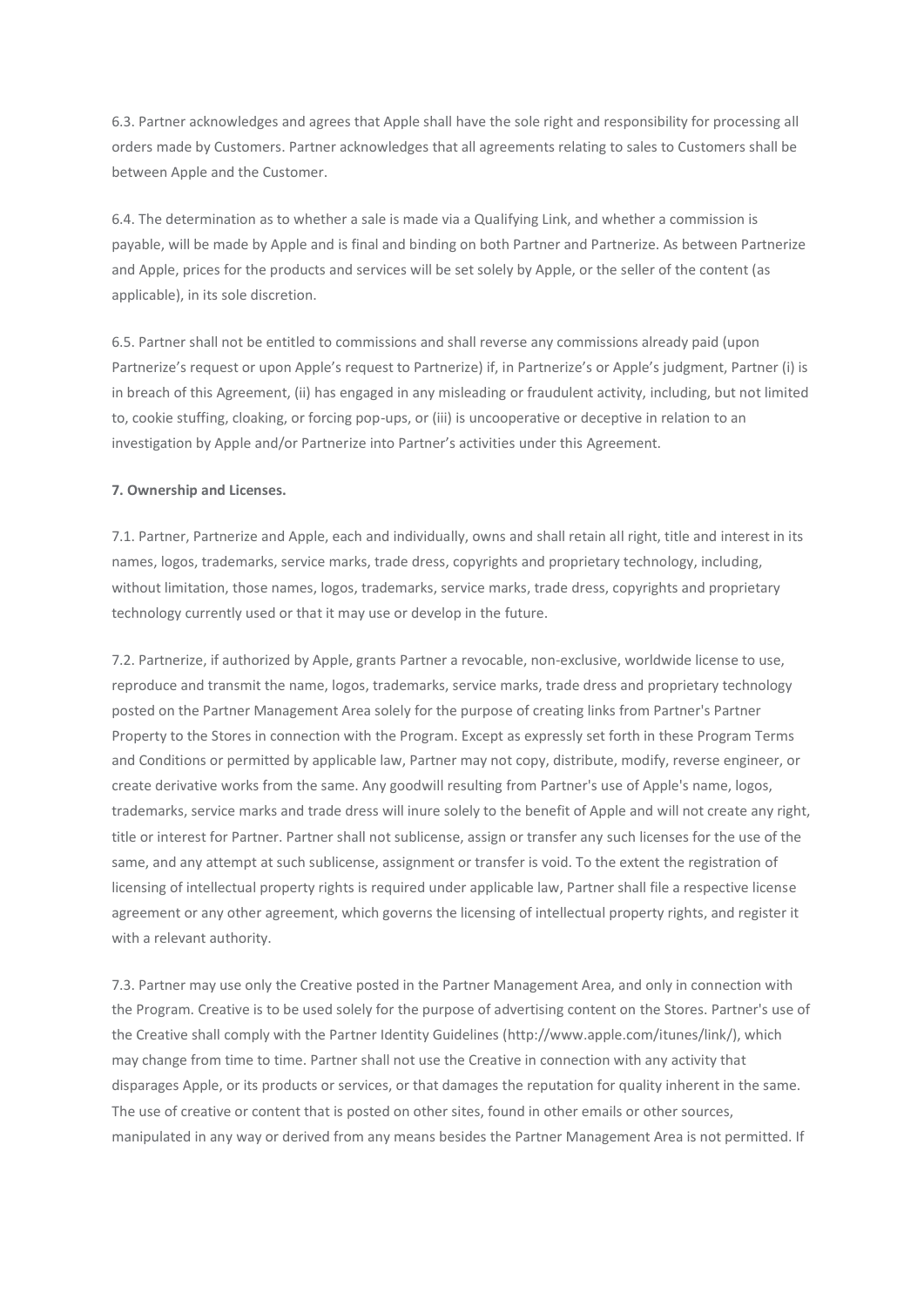Partner does not fully comply with this provision Apple may withhold commissions, immediately cause Partnerize to terminate the Agreement, require that Partnerize immediately remove Partner from the Program, or utilize any remedy otherwise available in law or in equity.

7.4. Partner's use of the names, logos, trademarks, service marks, and trade dress pursuant to Section 7.2 and 7.3 must be in a manner that is clearly less prominent than that of Partner's name, logos, trademarks, service marks, trade dress, products and/or Partner Property name. Partner shall not create or attempt to create an impression that there is an association or affiliation between Apple and Partner beyond the arrangement that the Agreement governs.

7.5. Partner shall always maintain the quality of its services at a level satisfactory to Partnerize and Apple. Partnerize and Apple shall at all times have the right to review Partner's activities related to the Agreement.

7.6. Partner shall immediately cease using Apple's name, logos, trademarks, service marks, trade dress, proprietary technology and any other Creative upon the termination of its participation in the Program.

7.7. Partner grants Partnerize a non-exclusive, worldwide, royalty-free license, with right to sublicense, to use, reproduce and transmit any graphic or banner ad submitted by Partner solely for co-branding purposes or as a return link from Apple's site to Partner's Partner Property. Partnerize will ensure that Apple will remove such graphic or banner ad upon Partner's request.

## **8. Confidentiality.**

8.1. Except as otherwise provided in the Program Terms and Conditions or with Apple's prior written consent, Partner agrees that all information including, without limitation, the terms of the Program Terms and Conditions, Apple's business and financial information, its customer lists, and its pricing and sales information, shall remain strictly confidential and shall not be utilized, directly or indirectly, by Partner for its own business purposes or for any other purpose. Notwithstanding the foregoing, Partner may deliver a copy of any such information (a) pursuant to a court order, or by any administrative agency (provided that a court order is not required by applicable law), (b) to its accountants, attorneys, or other agents on a confidential basis, and (c) otherwise as required by applicable law, rule, regulation or legal process, provided Partner provides Apple notice of such requirement prior to any such disclosure, and takes reasonable steps to obtain protective treatment of such information.

8.2. Partner acknowledges and agrees that Apple shall own and retain all right, title and interest in all names, addresses and other identifying information of Customers visiting Apple's sites ("Customer Data") that Apple collects, including without limitation, Customers who access Apple's sites through Qualifying Links, and Partner shall have no right to use any such Customer Data.

#### **9. Privacy.**

9.1. Partner shall not send out any emails, directly or indirectly, that advertise or promote Apple, its products, services, web sites, or offers without Apple's prior express written consent, and Apple's approval of final email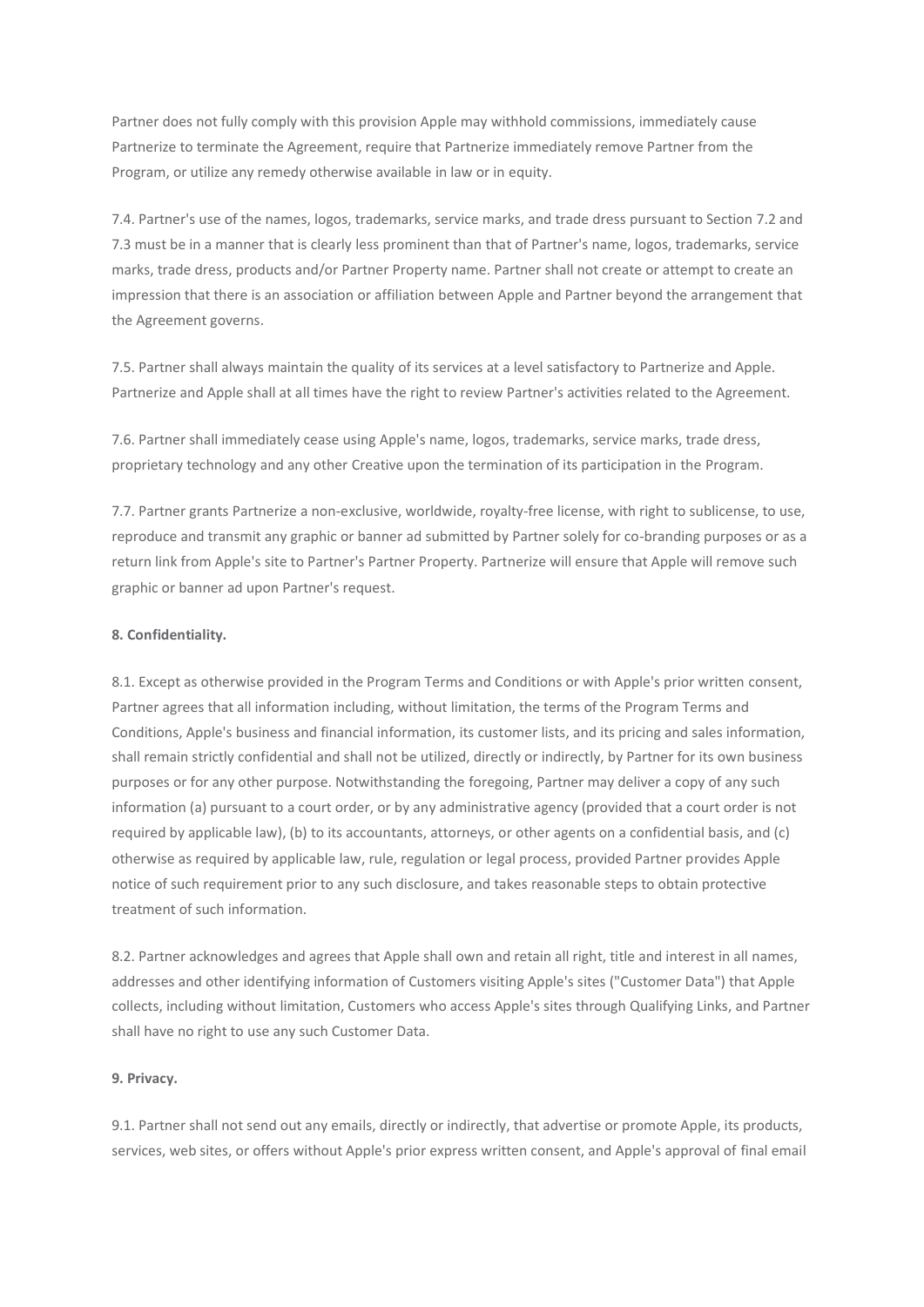content must be obtained from Apple in each and every instance; provided, however, if such advertisement or promotion included in such email is limited solely to the inclusion of a Qualified Link, then no such consent of Apple shall be required. Partner emails must comply with any applicable local laws that apply to the transmission of Partner's emails (including, for example, the United States CAN-SPAM Act of 2003).

9.2. Partner shall not send any email or other form of electronic message, advertisement or other promotional communication containing Apple's name, product or service, web site address, metatag or any other type of identifier to any recipient unless the recipient has directly consented to receive such communication from Partner or Partner has a pre-existing business relationship with the recipient which legally allows Partner to send such communications. In addition, Partner agrees to provide a recipient of such communication with the ability to "opt out" of further communications from Partner either by calling a toll free number or by sending an "unsubscribe" email to Partner.

#### **10. Termination.**

10.1. Participation of Partner in the Program through the Partner Management Area or the Agreement may be terminated by Partnerize with immediate effect on notice to Partner for any reason, including but not limited to at Apple's request upon Apple's (i) determination that there are technical or operational issues (e.g., interruptions caused by, or shifts in, online/Internet technology) that adversely affect compliance with the Agreement, or (ii) suspicion that Partner may be involved in misleading or fraudulent activity. In addition, Partnerize may immediately suspend or terminate a Partner in the event any Partner materially breaches or violates any term or condition of the Agreement, or if Partner attempts to generate commissions fraudulently, through misrepresentation or any violation of the terms of the Agreement; in which case, Partnerize reserves the right to withhold payment of commissions pending an investigation of the suspected fraud, breach or misrepresentation. Termination of the Agreement shall also terminate any and all outstanding Program Terms and Conditions. However, all rights to payment for undisputed amounts, causes of action and any provisions that by their terms are intended to survive termination shall survive termination of the Agreement.

10.2. The Agreement shall commence once Partner has accepted the terms of the Agreement and Partner's application for the Program has been approved, and shall terminate as set out herein.

10.3. Partner expressly agrees to waive and set aside their respective rights and obligations under any applicable law in the event of any termination of the Agreement to the extent that such law requires any judicial pronouncement for the termination of the Agreement.

#### **11. Representations.**

11.1. Partner and Partnerize represent to the other that it has the authority to enter into these Program Terms and Conditions, perform its obligations herein, and sufficient rights to grant any licenses granted herein.

11.2. Partner represents that: (a) the contents of its Partner Property (as applicable) do not (i) infringe on Apple's or any third party's copyright, patent, trademark, trade secret or other proprietary right or right of publicity or privacy; (ii) violate any applicable law, statute, ordinance or regulation; (iii) contain defamatory or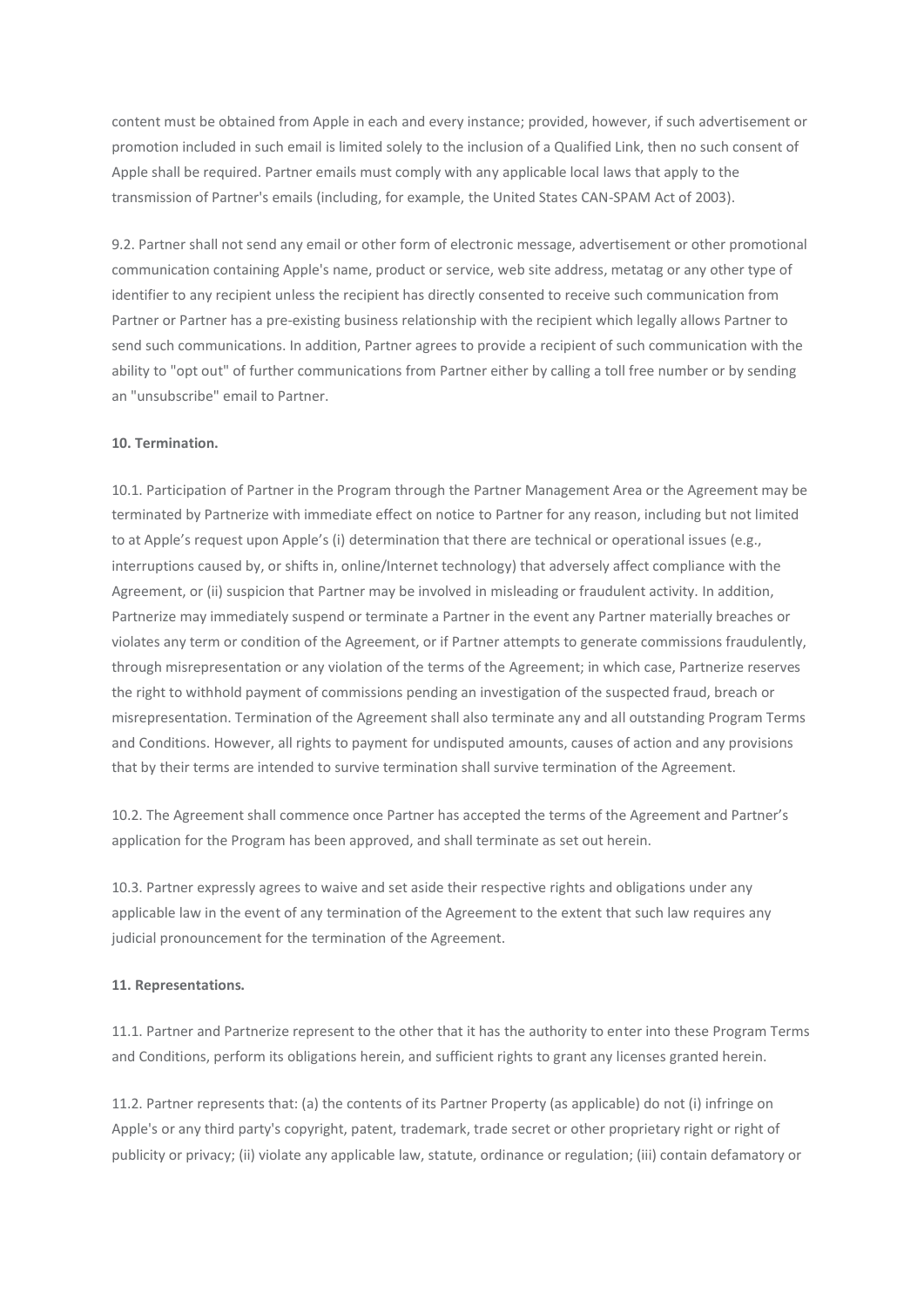libelous material; (iv) contain lewd, pornographic or obscene material; (v) violate any laws regarding unfair competition, antidiscrimination or false advertising; (vi) promote violence or contain hate speech; or (vii) contain viruses, trojan horses, worms, time bombs, or other similar harmful or deleterious programming routines; and (b) that Partner has and complies with a privacy policy that is prominently displayed on its Partner Property (as applicable) and in conformity with applicable privacy laws.

11.3. TO THE MAXIMUM EXTENT PERMITTED BY APPLICABLE LAW, NEITHER PARTNERIZE NOR APPLE MAKES ANY WARRANTIES, EXPRESS OR IMPLIED, INCLUDING WITHOUT LIMITATION THE IMPLIED WARRANTIES OF NON-INFRINGEMENT, MERCHANTABILITY, AND FITNESS FOR A PARTICULAR PURPOSE, REGARDING THE PROMO CONTENT, ADVANCED LINKING TOOLS, CREATIVE, BADGES, AND ANY OTHER MATERIALS OR TECHNOLOGY PROVIDED DIRECTLY OR INDIRECTLY BY OR FOR APPLE, OR THEIR USE AND OPERATION, ALONE OR IN COMBINATION WITH YOUR MATERIALS. ALL SUCH PROMO CONTENT, ADVANCED LINKING TOOLS, CREATIVE, BADGES, AND ANY OTHER MATERIALS OR TECHNOLOGY, ARE PROVIDED "AS IS" AND "AS AVAILABLE", AND PARTNERIZE AND APPLE DO NOT WARRANT THAT ANY OF THE FOREGOING WILL MEET YOUR REQUIREMENTS, THAT ANY USE OR OPERATION (IF APPLICABLE) WILL BE UNINTERRUPTED OR ERROR-FREE, THAT ANY DEFECTS

WILL BE CORRECTED, OR WILL BE COMPATIBLE WITH ANY PRODUCTS, SOFTWARE, OR SERVICES. NO ORAL OR WRITTEN INFORMATION OR ADVICE GIVEN BY PARTNERIZE OR APPLE OR AN PARTNERIZE OR APPLE AUTHORIZED REPRESENTATIVE WILL CREATE A WARRANTY.

## **12. Indemnification.**

Partner agrees to indemnify and hold harmless, and at Apple's request, defend, Apple and its affiliates, directors, officers, employees and agents, from and against any and all liability, claims, losses, damages, injuries or expenses (including reasonable attorneys' fees) brought by a third party, arising out of the Program or this Agreement, including but not limited to a breach, or alleged breach, of any of its representations or obligations herein. If requested, Partner will assume control of the defense or settlement of such claim, provided that Partner shall not take any position adverse to Apple's interests, and shall meaningfully consult with Apple, with respect to such defense or settlement. Apple shall have the right, at its expense and with its chosen counsel, to participate in the defense of any such claim and/or, at Apple's discretion, to settle any such claim at its expense.

## **13. Limitation of Liability.**

TO THE MAXIMUM EXTENT PERMITTED BY APPLICABLE LAW, IN NO EVENT SHALL PARTNERIZE OR APPLE BE LIABLE FOR ANY DIRECT, SPECIAL, INDIRECT, INCIDENTAL, OR CONSEQUENTIAL DAMAGES (INCLUDING, BUT NOT LIMITED TO, PROCUREMENT OF SUBSTITUTE GOODS OR SERVICES; LOSS OF USE, DATA, OR PROFITS; OR BUSINESS INTERRUPTION) ARISING IN ANY WAY OUT OF THE PROGRAM OR THIS AGREEMENT, HOWEVER CAUSED AND WHETHER UNDER THEORY OF CONTRACT, DELICT OR TORT (INCLUDING NEGLIGENCE), STRICT LIABILITY, OR OTHERWISE, EVEN IF PARTNERTIZE OR APPLE HAS BEEN ADVISED OF THE POSSIBILITY OF SUCH DAMAGE.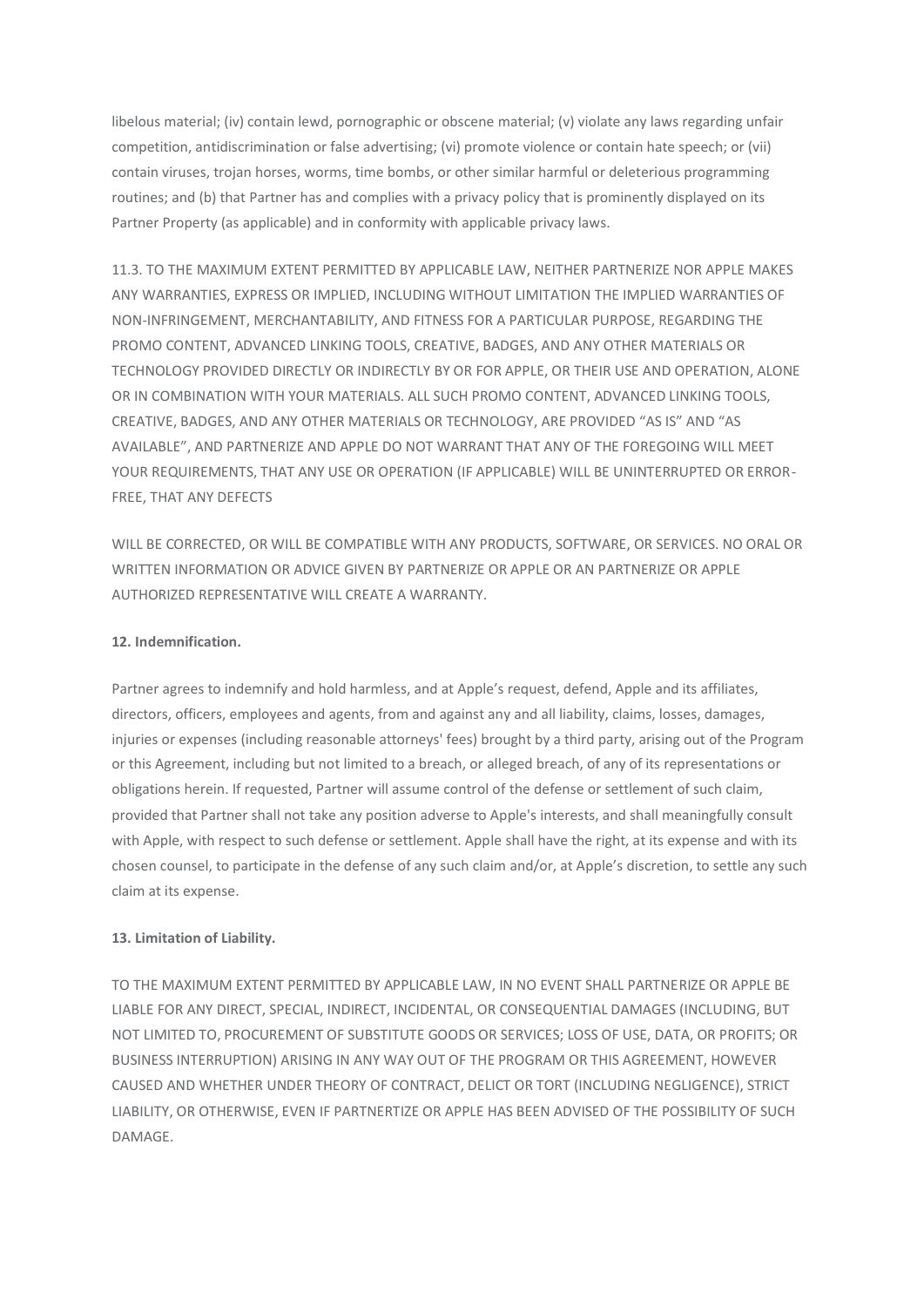#### **14. General.**

14.1. Partner and Partnerize shall act as an independent contractor and shall have no authority to obligate or bind the other in any respect. Nothing in this Agreement is intended to or shall operate to create a partnership or joint venture of any kind between Apple and Partner, or to authorize either Apple or Partner to act as agent for the other, and neither Apple or Partner shall have authority to act in the name of, or on behalf of, or otherwise to bind the other, in any way (including but not limited to the making of any representation or warranty, the assumption of any obligation or liability and the exercise of any right or power). In particular, but without limitation, Partner (a) shall not act as the agent of Apple and shall have no authority to solicit orders from, or to make representations to, potential customers of Apple's products or services, (b) shall in no event act on behalf of Apple and/or oblige Apple by any means whatsoever, and (c) shall make the limitations in paragraphs (a) and (b) above clear to any third party.

14.2. Partnerize may modify any of the terms and conditions contained in this Agreement, at any time and in its sole discretion, by posting a change notice or a new agreement on the Partner Management Area and giving Partner notice of the modification through the Partner Management Area or through a subsequent written agreement between the parties. IF ANY MODIFICATION IS UNACCEPTABLE TO PARTNER, ITS ONLY RECOURSE IS TO TERMINATE THIS AGREEMENT. PARTNER'S CONTINUED PARTICIPATION IN THE PROGRAM FOLLOWING APPLE'S POSTING OF A CHANGE NOTICE OR A NEW AGREEMENT ON THE PARTNER MANAGEMENT AREA WILL CONSTITUTE BINDING ACCEPTANCE OF THE CHANGE OR NEW AGREEMENT, AS APPLICABLE.

14.3. Partner and Partnerize agree that Apple shall be a third-party beneficiary and shall acquire rights hereunder and be entitled to enforce terms of this Agreement pursuant to the Contracts (Rights of Third Parties) Act 1999.

14.4. Except as otherwise required by applicable law, these Program Terms and Conditions have been made in and shall be construed and enforced in accordance with the laws of England and Wales, and the English courts shall have exclusive jurisdiction over any disputes arising out of this Agreement. Partner consents to the exclusive jurisdiction of such courts, agree to accept service or process by mail, and waive any jurisdictional or venue defenses otherwise available. Notices to Apple should be directed by certified mail to Performance Partner Program, Apple Services Marketing, 1 Infinite Loop 302-1KM, Cupertino, California 95014, with a copy to Apple Inc. Legal Department, Internet Software and Services, 1 Infinite Loop MS: 169-4ISM, Cupertino, CA 95014.

14.5. This Agreement may be agreed to in more than one counterpart, each of which together shall form one and the same instrument. Partner and Partnerize agree that execution may be achieved in any format convenient to the Partner and Partnerize. Partner will express affirmative acceptance of this Agreement's terms and conditions by so indicating when asked to do so on the Partner Management Area, and if requested, at a designated Apple's site.

14.6. The provisions of this Agreement are independent of and separable from each other, and no provision